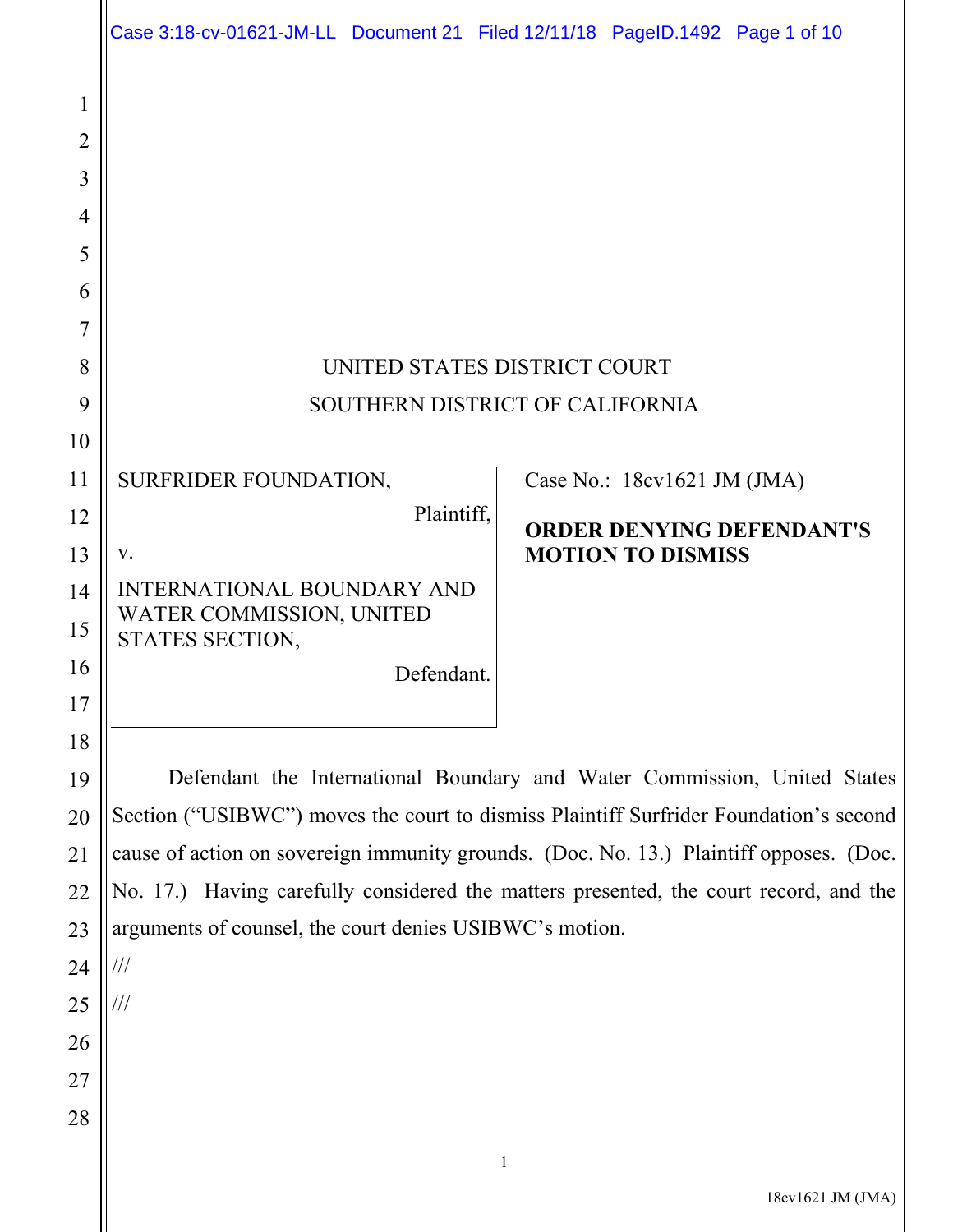## **BACKGROUND<sup>1</sup>**

 This case arises out of the management and operation of facilities in the Tijuana River Valley intended to direct and treat water flowing from Mexico across the international border into the United States. On July 17, 2018, Plaintiff filed this action alleging (1) discharge of pollutants from the USIBWC canyon collector facilities violates the Clean Water Act ("CWA"), 33 U.S.C. §§ 1311(a), 1342, 1365(a), and 1365(f); and (2) discharge of pollutants from the USIBWC flood conveyance structure without a National Pollutant Discharge Elimination System ("NPDES") permit violates the CWA, 33 U.S.C. § 1311(a). (Doc. No. 1, ("Compl.").)

**I. The Parties** 

 Plaintiff Surfrider Foundation ("Surfrider") is a grassroots environmental non-profit organization with 1,680 members located in San Diego County. USIBWC is an agency and instrumentality of the United States government charged with addressing transboundary issues arising out of agreements between the United States and Mexico, including the Treaty of February 3, 1944, for the Utilization of Waters of the Colorado and Tijuana Rivers and of the Rio Grande ("1944 Treaty").

## **II. The International Boundary and Water Commission**

 The International Boundary and Water Commission ("Commission") is a bi-national body comprised of the USIBWC and the Comisión Internacional de Límites y Aguas ("CILA") in Mexico. Both sections of the Commission exercise the rights and obligations of their governments under the 1944 Treaty. Under the 1944 Treaty,

Neither Section [the USIBWC or CILA] shall assume jurisdiction or control over works located within the limits of the country of the other without the express consent of the Government of the latter. The works constructed, acquired or used in fulfillment of the provisions of this Treaty and located wholly within the territorial limits of either country, although these works may be international in character, shall remain, except as herein otherwise specifically provided, under the exclusive

<sup>&</sup>lt;sup>1</sup> The facts in this section are drawn from the complaint and submissions from the parties, and, at this stage, are taken as true to the extent they are well pled.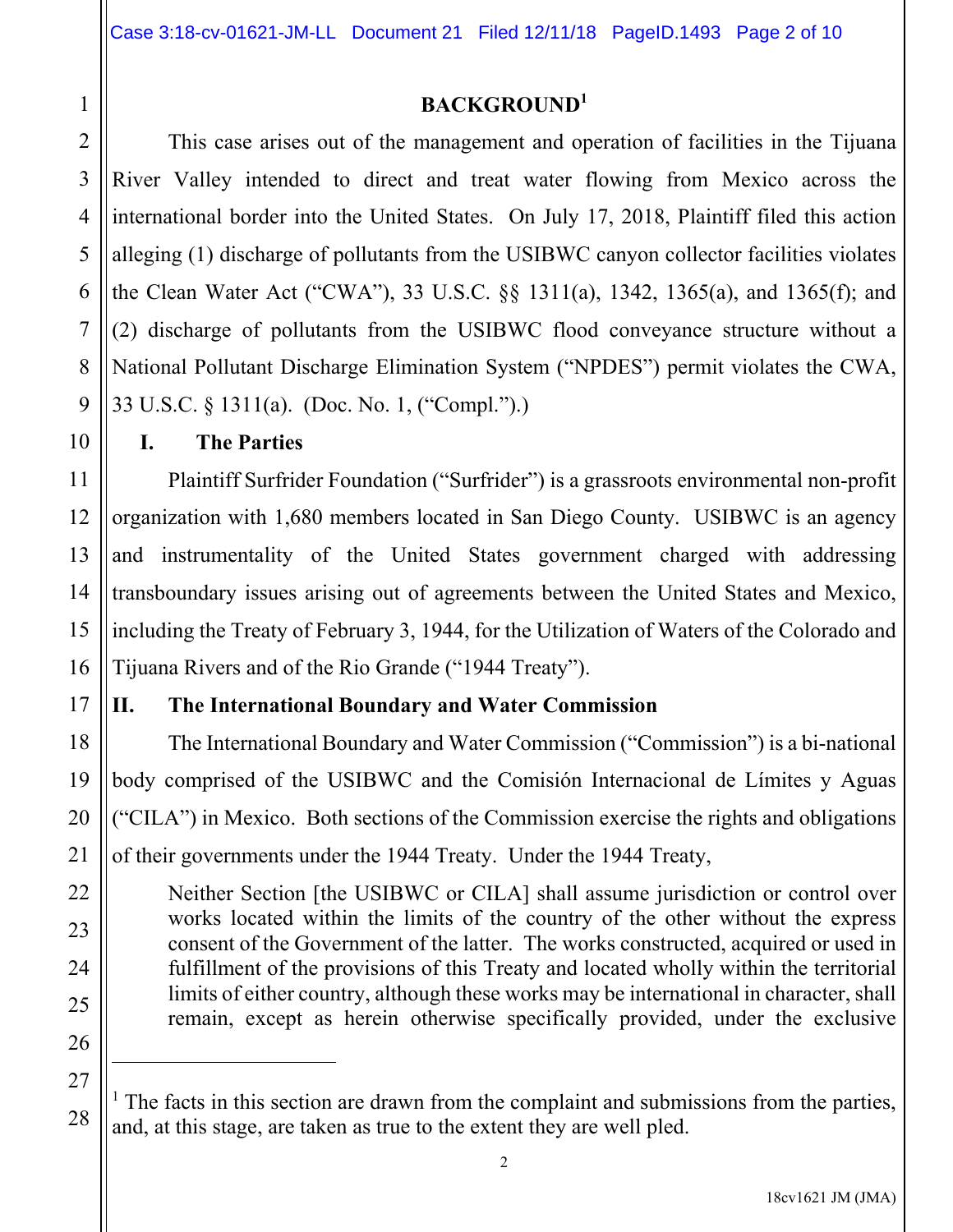jurisdiction and control of the Section of the Commission in whose country the works may be situated.

(Doc. No. 13-2 ("1944 Treaty") Art. 2.)

### **III. South Bay Plant**

 Decisions of the Commission are recorded in Minutes. In 1990, the Commission entered into an agreement known as Minute 283 to address the border sanitation problem in San Diego, California, and Tijuana, Baja California. Among other things, Minute 283 led to the construction of the South Bay International Wastewater Treatment Plant ("South Bay Plant").

 The South Bay Plant is located in the Tijuana River Valley in the City of San Diego, San Diego County, California. The South Bay Plant was designed "to capture and treat Tijuana wastewater, which would otherwise flow into the U.S. through the Tijuana River and canyons, to secondary standards for discharge into the Pacific Ocean." (Compl. ¶ 65.) It is permitted to treat up to 25 million gallons of wastewater per day. USIBWC owns the South Bay Plant. The South Bay Plant and its associated facilities are subject to the terms of NPDES permit No. CA0108929 (the "NPDES Permit"). The NPDES Permit authorizes discharges of pollutants at the South Bay Ocean Outfall only, and only after such pollutants have gone through secondary treatment at the South Bay Plant. All other discharges are prohibited.

## **A. Canyon Collectors**

 USIBWC operates five canyon collectors: Goat Canyon, Smuggler's Gulch, Canyon Del Sol, Silva Drain, and Stewart's Drain. The canyon collectors are designed to capture and divert sewage and runoff that crosses the border into the United States from Mexico west of the flood control conveyance. The canyon collectors detain and direct wastewater into a shallow detention basin. Wastewater in the detention basin is then directed to a screened drain inlet ("collector inlet") regulated by a valve. When open, the water in the detention basin is accepted into a pipe system and conveyed to the South Bay Plant for treatment and eventual discharge at the South Bay Ocean Outfall. When closed or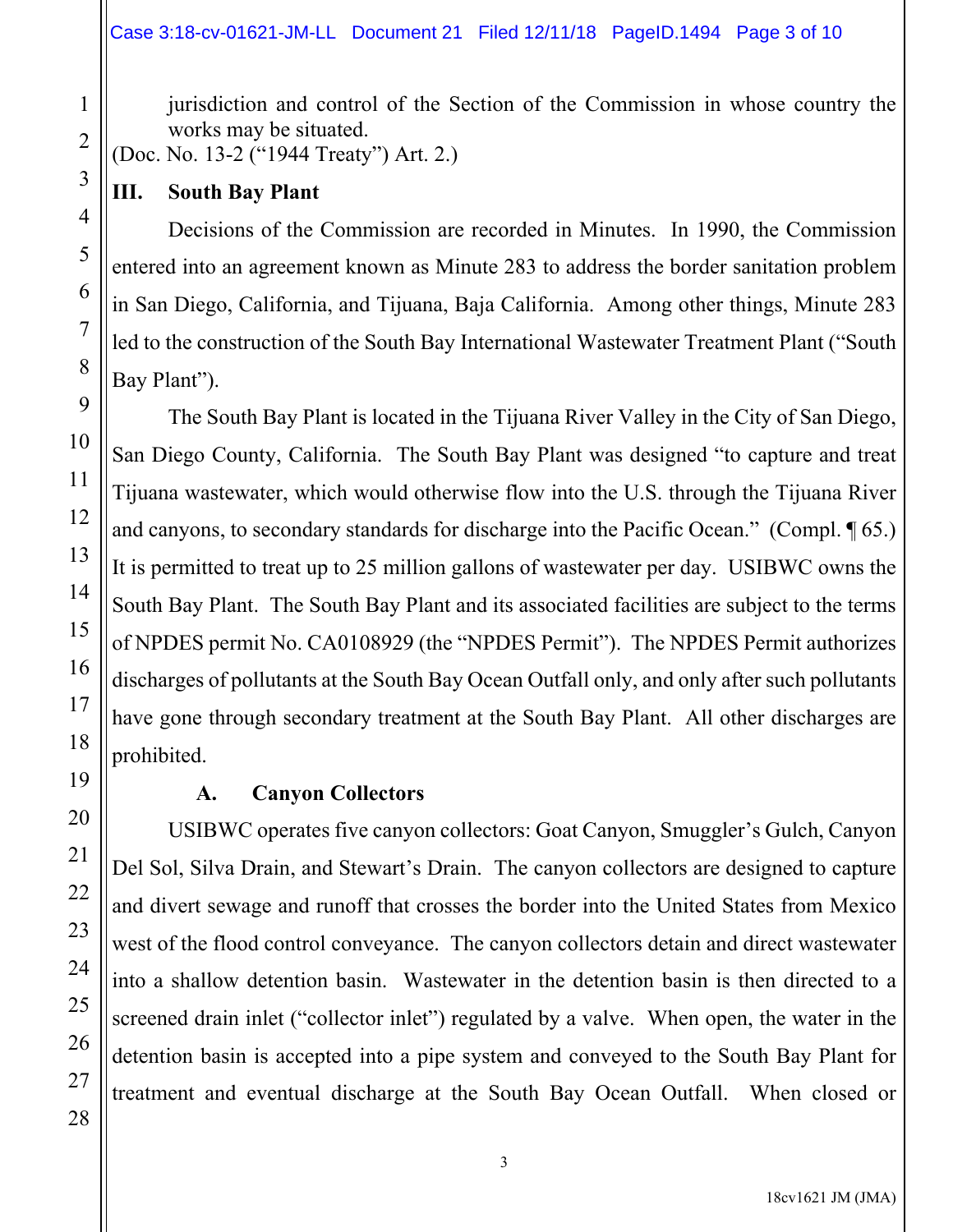malfunctioning, the water cannot drain into the treatment system, and instead overflows the detention basin and travels into the downstream drainages. The canyon collectors are subject to the NPDES permit.

**IV. Flood Control Conveyance** 

 In 1978, USIBWC constructed a flood control conveyance designed to capture as much as 135,000 cubic feet of water per second from the Tijuana River as it crosses the border from Mexico into the United States. The flood control conveyance is a concretelined channel with banked sides that begins at the United States border with Mexico. It directs water, sewage, and other wastes into an area of the Tijuana River Valley west of the historical course of the Tijuana River, in which the Tijuana River had not previously flowed.

 The flood control conveyance is not subject to the NPDES Permit. Plaintiff alleges that USIBWC routinely discharges pollutants and solid and/or hazardous waste, captured from the Mexican portion of the Tijuana River, out of the flood control conveyance.

## **LEGAL STANDARDS**

Federal courts are courts of limited jurisdiction. "Without jurisdiction the court cannot proceed at all in any cause. Jurisdiction is power to declare the law, and when it ceases to exist, the only function remaining to the court is that of announcing the fact and dismissing the cause." Steel Co. v. Citizens for a Better Environment, 523 U.S. 83, 94 (1998). As the party asserting claims, Plaintiff bears the burden of establishing jurisdiction. Kokkonen v. Guardian Life Ins. Co. of Am., 511 U.S. 375, 377 (1994).

 "Absent a waiver, sovereign immunity shields the Federal Government and its agencies from suit." F.D.I.C. v. Meyer, 510 U.S. 471, 475 (1994). The absence of consent deprives the court of jurisdiction to hear the case. Id. A "waiver of sovereign immunity must be 'unequivocally expressed' in statutory text." F.A.A. v. Cooper, 566 U.S. 284, 290 (2012). "Any ambiguities in the statutory language are to be construed in favor of immunity, so that the Government's consent to be sued is never enlarged beyond what a fair reading of the text requires." Id. (internal citation omitted). Ambiguity exists "if there

1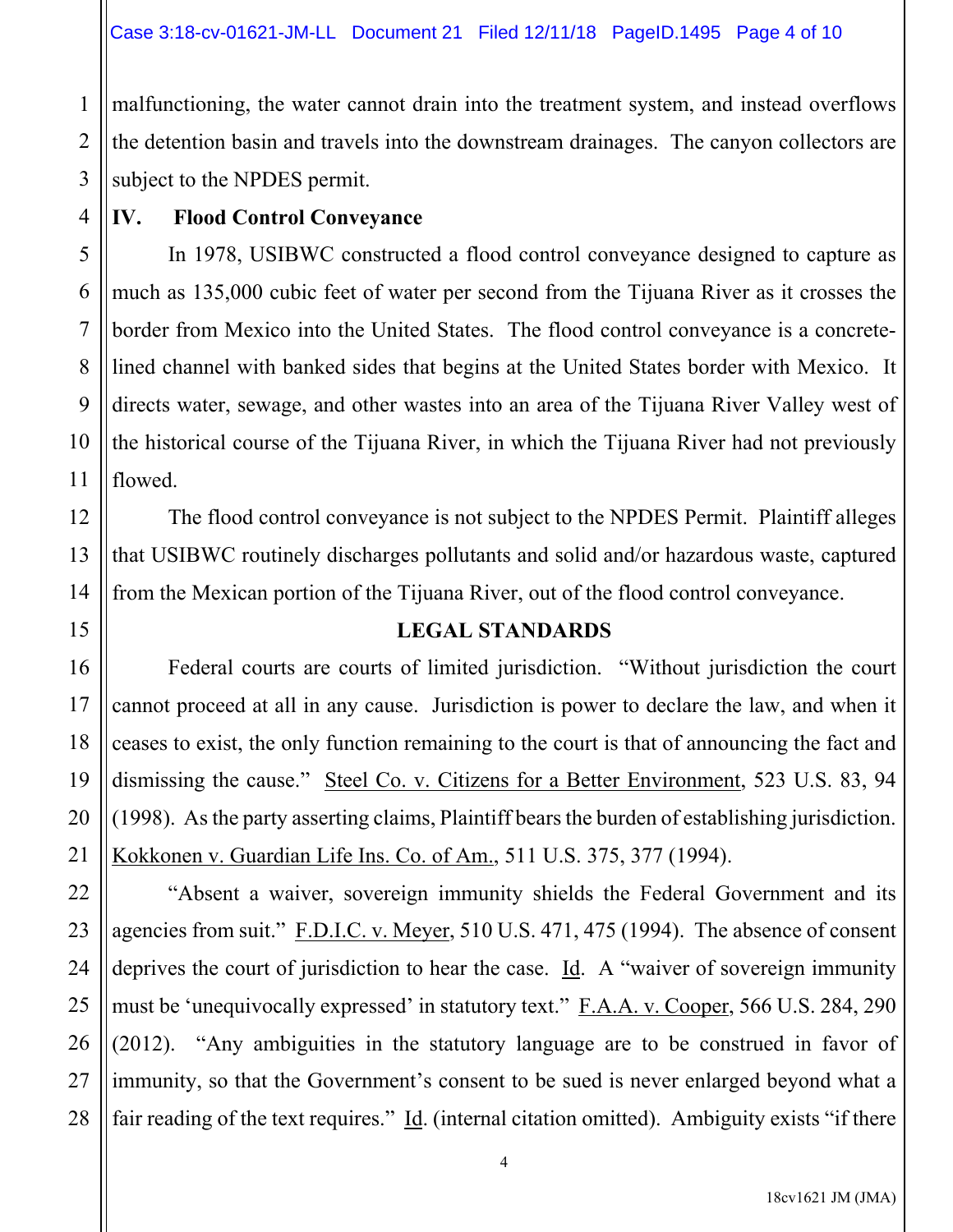is a plausible interpretation of the statute" that would not result in waiver of sovereign immunity. Id. at 290-91. This canon of construction is a tool for interpreting statutes that should be applied in addition to other traditional statutory interpretation tools. Id. at 291.

#### **DISCUSSION**

 Plaintiff alleges that USIBWC discharges pollutants without an NPDES permit and in violation of the CWA when wastewater exits the flood control conveyance into the Tijuana River. USIBWC argues that this claim is barred by sovereign immunity. Application of the CWA to the flood control conveyance, USIBWC argues, will affect or impair the 1944 Treaty. USIBWC does not argue that Plaintiff's other claim—alleging that Defendants' discharges from the canyon collectors violate the NPDES permit—is barred by sovereign immunity.

### **I. Scope of Waiver of Sovereign Immunity**

 Congress unequivocally consented to suit under the CWA. Section 505(a)(1) of the CWA allows "any citizen" to file suit against a person alleged to be in violation of an effluent standard or limitation under that chapter "including . . . the United States . . ." 33 U.S.C. § 1365(a). Plaintiff alleges that USIBWC is in violation of an effluent standard or limitation provided by the CWA. Thus, the question is the scope of this waiver.

Section 511(a) of the CWA provides that the Act—

shall not be construed as (1) limiting the authority or functions of any officer or agency of the United States under any other law or regulation not inconsistent with this chapter; (2) affecting or impairing the authority of the Secretary of the Army (A) to maintain navigation  $\dots$ , or (3) affecting or impairing the provisions of any treaty of the United States.

33 U.S.C. § 1371(a) (emphasis added). This section is a general provision applicable to the entirety of the CWA. See id.

The court is not aware of any other case involving the interplay of  $\S$  511(a) and the sovereign immunity waiver of  $\S 505(a)(1)$ . A number of courts, however, have concluded that the parallel language of  $\S$  511(a)(2) provides a limitation on the sovereign immunity

1

2

3

4

5

6

7

8

9

10

11

12

13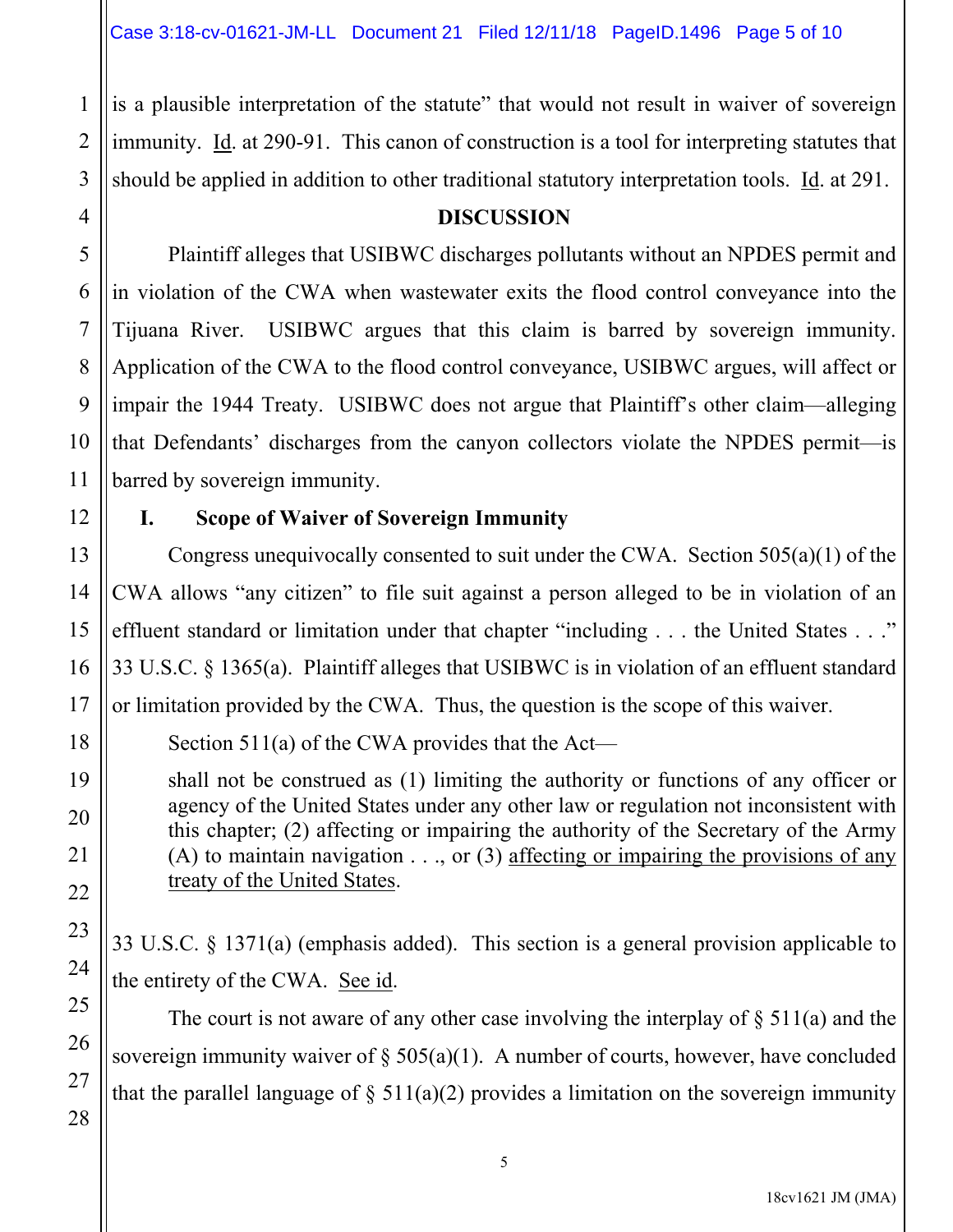waiver provided in  $\S$  313 of the CWA.<sup>2</sup> Sovereign immunity bars suits "affecting or impairing the authority of the Secretary of the Army (A) to maintain navigation . . ." See, e.g., In re Operation of Missouri River Sys. Litig., 418 F.3d 915 (8th Cir. 2005) (finding § 511(a)(2) unambiguously limits the partial sovereign immunity waiver provided by § 313); North Dakota v. U.S. Army Corps of Engineers, 270 F. Supp. 2d 1115, 1123 (D.N.D. 2003) ("While there is no question that Section 313 of the Clean Water Act [33 U.S.C. § 1323] constitutes a partial waiver of sovereign immunity, there is also no question that Section 511 [33 U.S.C. § 1371] provides sovereign immunity protection for the Corps of Engineers when compliance with the Clean Water Act may 'affect or impair' the authority of the Corps of Engineers to "'maintain navigation.'"). The same reasoning applies to  $\S$  511(a)(3) in this case.

12 13 14 15 16 17 18 19 20 Section 511(a)(3) unambiguously limits the partial waiver of sovereign immunity provided by  $\S$  505(a)(1). See id. Section 511 is a general provision applicable to the entirety of the CWA. It provides that the CWA shall not be construed as affecting or impairing the provisions of any treaty. This directive applies to construction of the waiver of sovereign immunity in § 505(a)(1) allowing for citizen suits. Cf. Daniel v. Nat'l Park Serv., 891 F.3d 762, 769 (9th Cir. 2018) ("We begin with the principle that our duty is to construe statutes, not isolated provisions.") (internal quotation and citation omitted). The United States consented to suit under the CWA citizen suit provision, but only to the extent that it does not affect or impair a treaty.

21 ///

1

2

3

4

5

6

7

8

9

10

11

22 ///

<sup>24</sup> 25 26 27 28 <sup>2</sup> Section 313 provides in relevant part: "Each department, agency, or instrumentality of the executive, legislative, and judicial branches of the Federal Government (1) having jurisdiction over any property or facility, or (2) engaged in any activity resulting, or which may result, in the discharge or runoff of pollutants . . . shall be subject to, and comply with, all Federal, State, interstate, and local requirements, administrative authority, and process and sanctions respecting the control and abatement of water pollution in the same manner, and to the same extent as any nongovernmental entity . . . ." 33 U.S.C.  $\S$  1323(a).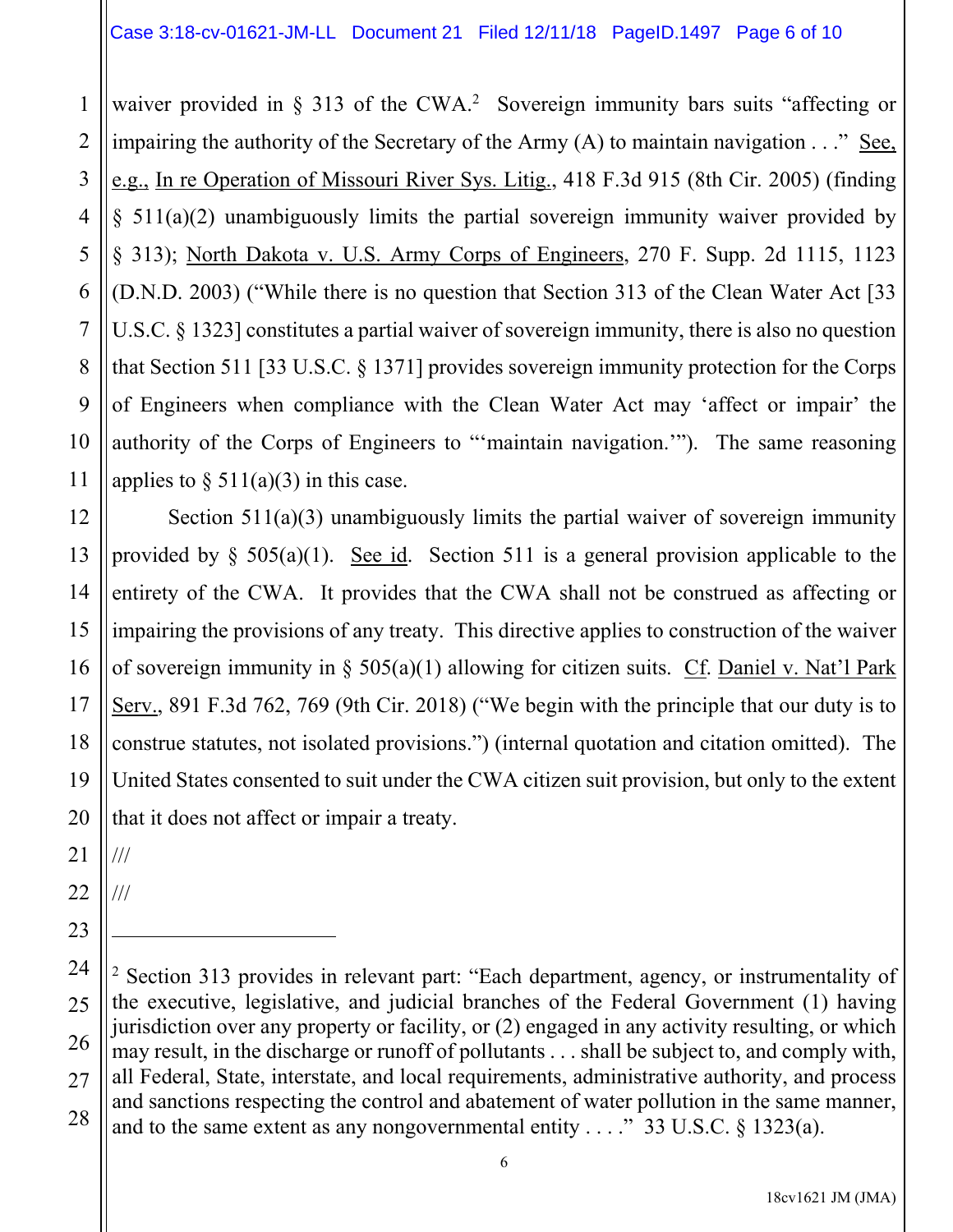## 1 2

3

4

5

6

7

8

9

11

12

21

22

23

24

25

26

27

28

# **II. Whether the 1944 Treaty Is Affected or Impaired**

10 13 "A Rule 12(b)(1) jurisdictional attack may be facial or factual." Safe Air for Everyone v. Meyer, 373 F.3d 1035, 1039 (9th Cir. 2004). "In a facial attack, the challenger asserts that the allegations contained in a complaint are insufficient on their face to invoke federal jurisdiction. By contrast, in a factual attack, the challenger disputes the truth of the allegations that, by themselves, would otherwise invoke federal jurisdiction." Id. A "jurisdictional finding of genuinely disputed facts is inappropriate when the jurisdictional issue and substantive issues are so intertwined that the question of jurisdiction is dependent on the resolution of factual issues going to the merits of an action." Id. (internal quotations and citation omitted). "The question of jurisdiction and the merits of an action are intertwined where a statute provides the basis for both the subject matter jurisdiction of the federal court and the plaintiff's substantive claim for relief." Id. (internal quotations and citation omitted).

14 15 16 17 18 19 20 The question is whether Plaintiff's claim requires USIBWC to take action "affecting or impairing" the 1944 Treaty. The CWA does not define the phrase "affecting or impairing." Black's Law Dictionary defines "affect" as "[m]ost generally, to produce an effect on; to influence in some way." Black's Law Dictionary (10th ed. 2014). Black's Law Dictionary defines "impair" as "to diminish the value of." Id. Absent application of any other canon of construction, "affect" and "impair" should be construed broadly in favor of the sovereign. See Cooper, 566 U.S. at 291.<sup>3</sup>

<sup>&</sup>lt;sup>3</sup> Plaintiff cites to Save Our Sound Fisheries Ass'n v. Callaway, 387 F. Supp. 292 (D.R.I. 1974) for the proposition that the "affect or impair" language of  $\S$  511(a) should not be read broadly and only bars suit "where a treaty necessarily conflicts with the [CWA]." (Doc. No. 17 at 10.) This case held that the "requirement of obtaining a permit under 33 U.S.C. § 1344 for the discharge of dredged material into navigable waters, after notice and opportunity for public hearings, cannot be said to 'affect or impair' the authority of the Secretary of the Army to maintain navigation."  $\underline{Id}$ . at 305. The court declined to read § 511(a) as a broad exemption from permitting requirements, as defendants urged. But the court did not hold that the "affect or impair" language of  $\S$  511(a) was limited to situations where the obligation would "conflict" with the ability to maintain navigation. Furthermore,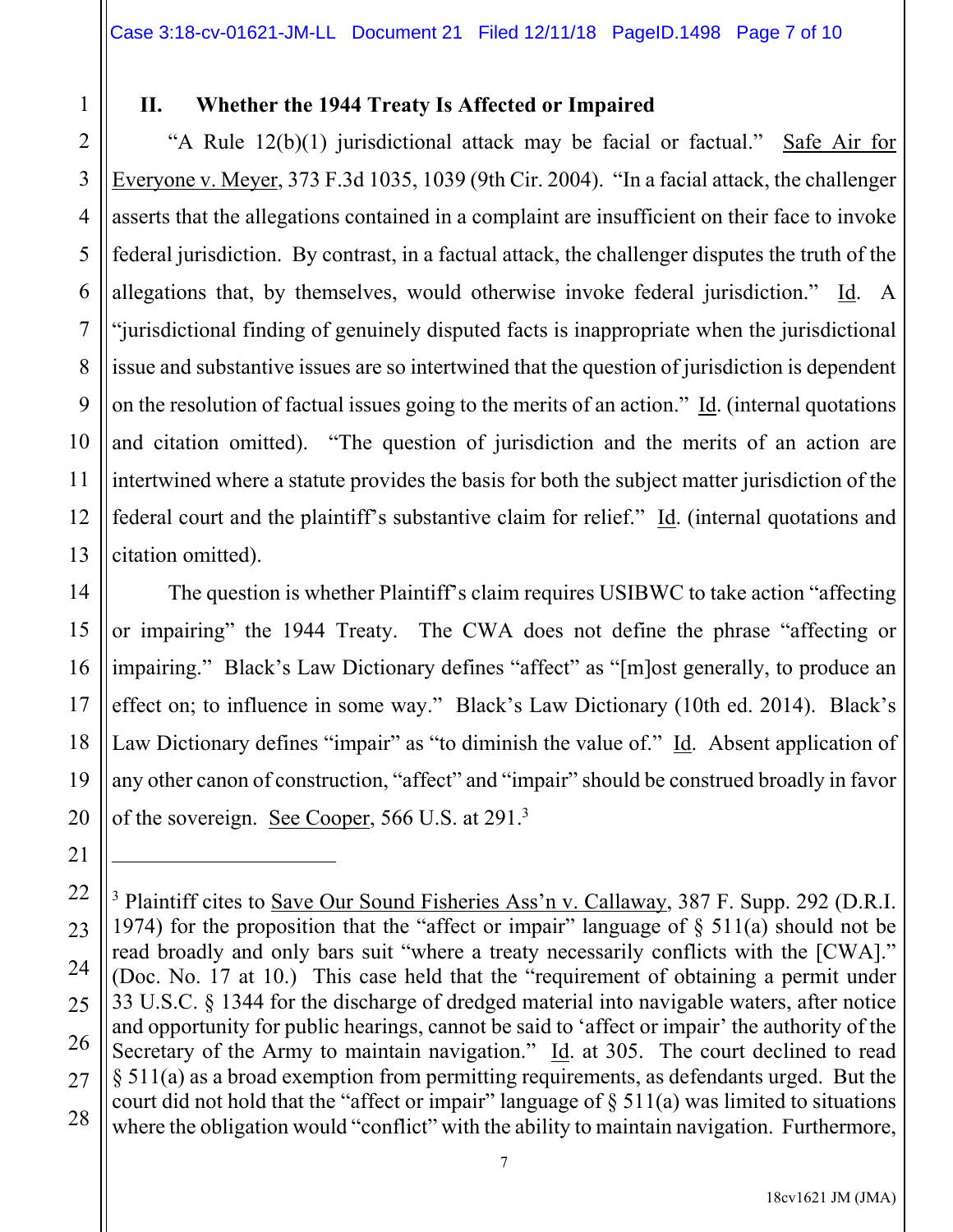1

2

3

4

5

6

7

8

23

24

25

26

 USIBWC argues that its negotiating position with Mexico under the 1944 Treaty and Minutes will be impaired or affected if the flood control conveyance is subject to the CWA. If required to operate the flood control conveyance under an NPDES permit, USIBWC argues, it will be "legally responsible for ensuring the water quality of any transboundary flows that pass through the flood control conveyance." (Doc. No. 19 at 7.) This "new, open-ended obligation," (id.), will "compel USIBWC to develop a unilateral, domestic solution to the international problem of pollution in the Tijuana River." (Doc. No. 13-1 at 8.)

9 10 11 12 13 14 15 16 17 18 19 20 21 22 USIBWC concedes that operating the canyon collectors in compliance with its current NPDES permit does not affect or impair the 1944 Treaty. This is because, USIBWC argues, the United States and Mexico already negotiated an agreement to address the problem of transboundary flows through the Tijuana tributary canyons—Minute 283.<sup>4</sup> USIBWC argues that Minute 283 assumes that works within the United States are subject to CWA regulation. See Conceptual Plan for the International Solution to the Border Sanitation Problem in San Diego, California/Tijuana, Baja California, Minute 283 at 4, available at https://www.ibwc.gov/Files/Minutes/Minute283.pdf, ("Because water quality standards are more strict in the United States, the construction, operation and maintenance of the land and deep ocean outfalls would be financed by the United States in recognition of the potential benefits to the Tijuana River Estuary and United States Beaches in San Diego County, California."). Unlike the canyon collectors, USIBWC argues, the Commission has not agreed on a Minute to address the border sanitation problem presented by discharges from the flood control conveyance.

the court was not deciding whether this provision affected the scope of a waiver of sovereign immunity, as is at issue here.

<sup>27</sup> 28 <sup>4</sup> As discussed above, the Commission entered into an agreement known as Minute 283 to address the border sanitation problem. Among other things, Minute 283 led to the construction of the South Bay Plant and canyon collectors.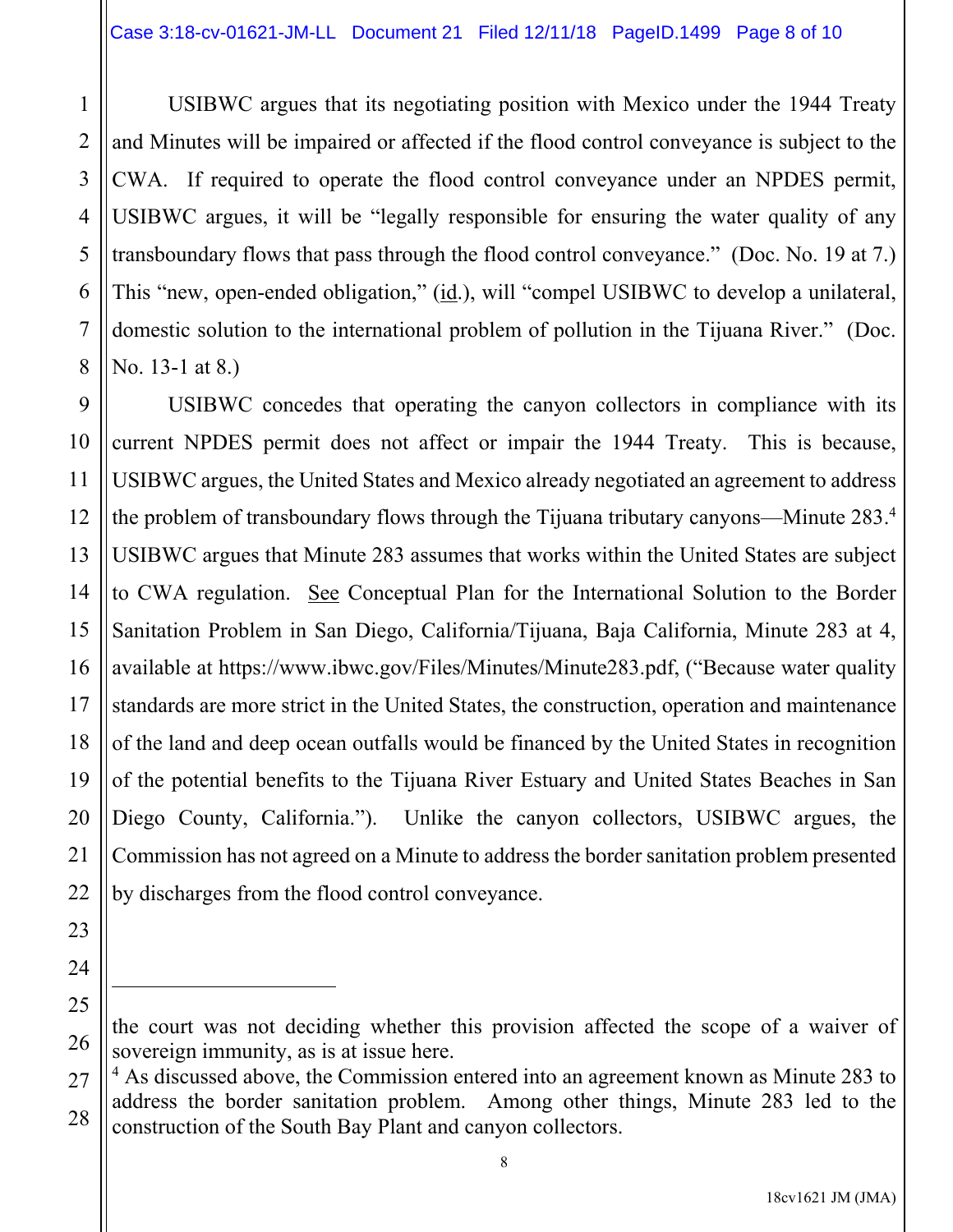1

2

3

5

7

8

9

11

23

24

4 6 10 Plaintiff argues that application of the CWA to the flood control conveyance will not affect or impair the 1944 Treaty. Plaintiff argues that the Treaty already requires the United States to comply with domestic water quality standards, including the CWA. The 1944 Treaty provides that works within the United States remain under the exclusive jurisdiction and control of USIBWC, 1944 Treaty, Art. 2, and that the United States "shall assume responsibility for and adjust exclusively in accordance with its own laws all claims arising within its territory in connection with the construction, operation, or maintenance" of the works agreed upon under the Treaty. Id. at Art. 20. Minute 261, relating to "border sanitation problems," recognizes "that each country in dealing with its sanitation problems has its own quality standards, determined by the authorities responsible for safeguarding public health and well-being of its inhabitants." Minute 261 at 1.5

12 13 14 15 16 17 18 19 20 21 22 Whether Plaintiff's claim will affect or impair the 1944 Treaty is a question of fact that cannot be answered by the pleadings or evidence before the court. It is possible that requiring USIBWC to comply with the CWA for discharges from the flood control conveyance will affect or impair the 1944 Treaty and Minutes. But the Complaint does not indicate whether compliance with the CWA will affect or impair the 1944 Treaty. Nor do the Treaty or Minutes. USIBWC mounts a "factual attack" against Plaintiff's claim. See Safe Air for Everyone, 373 F.3d at 1039. The court would need to make factual findings outside of the pleadings to reach a conclusion on this question. And USIBWC fails to present sufficient evidence to support any such finding. First, USIBWC fails to identify what compliance with the CWA would require. USIBWC itself refers to the "new, open-ended obligation" that application of the CWA would create, without defining this

<sup>25</sup> 26 27 28 <sup>5</sup> Plaintiff also argues that a NPDES permit would not affect or impair the 1944 Treaty as it would only regulate the quality of domestic water discharged from the flood control conveyance, not what enters the conveyance. This distinction is unpersuasive. The Complaint alleges that the flood control conveyance was designed to capture water from Mexico at the precise moment that it crosses the international border into the United States and that it was built pursuant to a bi-national agreement.